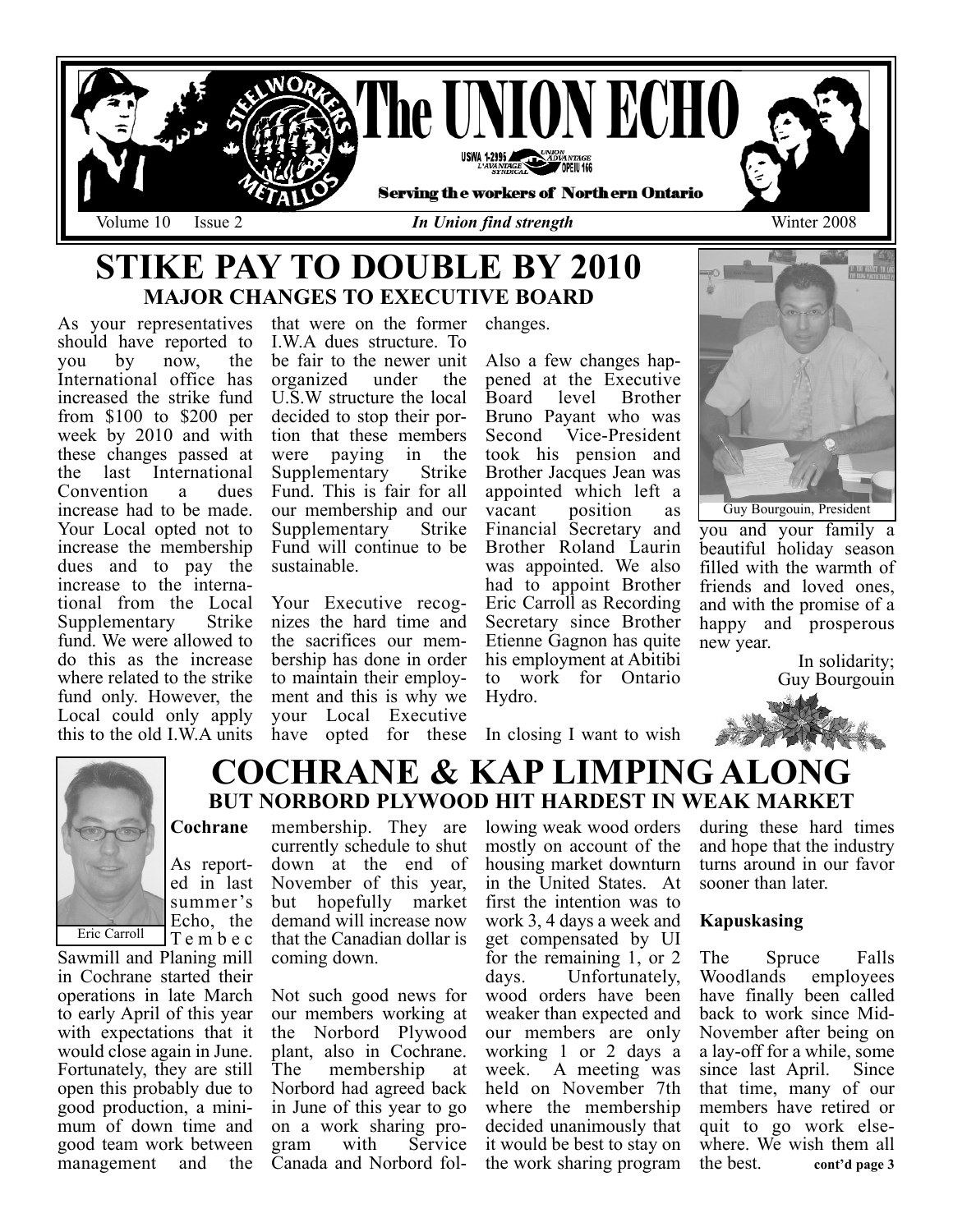# K-LAKE PLANT DOWN INDEFENITELY

## OPERATIONS STRUGGLING THROUGH THE TOUGH TIMES

## Kirkland Lake;

#### Timmins;

The Finger Jointing plant has been closed indefinitely and all severance pay monies have been put in trust for all employees that have been on lay-off for more than 35 weeks with no date of recall as of yet. There is one employee remaining that works 20 to 25 hours a week when they receive dressed lumber that has to be loaded on railroad cars.

Sadly there are no changes to be reported for<br>the Tembec-Timmins Tembec-Timmins<br>ons As for operations. As for<br>Domtar-Timmins the Domtar-Timmins. sawmill and planer are still running on two shifts.

## Chapleau;

Tembec-Chapleau and the Co-Gen power plant are both doing fine according to the latest news. Let's hope that they will keep it up into the New Year.

## Abitibi-Bowater;

As a result of having to cut cost and produce some cash flow the employees of Abitibi-Bowater were laid off for two weeks with the exception of a few delimber operators<br>and mechanics The mechanics. Company sold some of its surplus logs to Tembec-Cochrane and operations seem to be back to normal for this time of year.



Roland Laurin

Christmas and Happy New Year in these difficult times.<br>Let's celebrate with celebrate friends and family and hope for brighter futures.

> In solidarity; Roland Laurin



## THE WSIB AND YOU YOUR RIGHTS TO APPEAL

## First Level (the Board's Adjudicator Level)

These are the initial Board decisions made in your claim. Adjudicators and caseworkers make these decisions. There are dif-<br>ferent types of ferent Adjudicators, such as<br>Claim Adjudicators. Adjudicators, Future Economic Loss (FEL) Adjudicators, Reemployment Adjudicators, and Heath<br>Care Benefits Benefits Adjudicators. The board does not have Decision Review Specialist any longer. If you have an old decision by a Review Specialist, It is the same as a first –level decision.

#### Second Level (the Board's Appeals Appeals Branch)

If you appeal a first-level decision, the Board's Appeals Branch decides your appeal. These second-level decisions are<br>made by Appeals by Appeals Resolution Officers. In the past, these decisions were made by Appeals<br>Officers. Hearing Officers, Officers, Re-instatement<br>Officers, Mediation **Mediation** Officers, or an Appeal Board.

### Third Level (the Appeals Tribunal)

If you appeal a second-

level Board decision, the Appeal Tribunal decides your appeal. This is the final level of appeal. Decision-makers at the Appeal Tribunal are not employees of the Board. But the recent changes in the law say that if there is a board policy that applies to your appeal, the Appeal Tribunal must follow that policy.

At each of these 3 levels, the Board or the Appeals Tribunal may try to settle an appeal with "mediation". A mediator tries to get everyone involved to come to a settlement so that there is no appeal

hearing.<br>You do You not have to agree to mediation at all. If you media -<br>tion, but tion, you are not happy



with the settlement being offered, you do not have to agree to it. Instead, you can have your rights to worker's compensation decided at an appeal hearing.

Brother Guy Bourgouin is our WSIB advocate. Please call him for any questions about your claim.

The executive board and staff of your Local wish you and yours a very Merry Christmas and a happy New Year.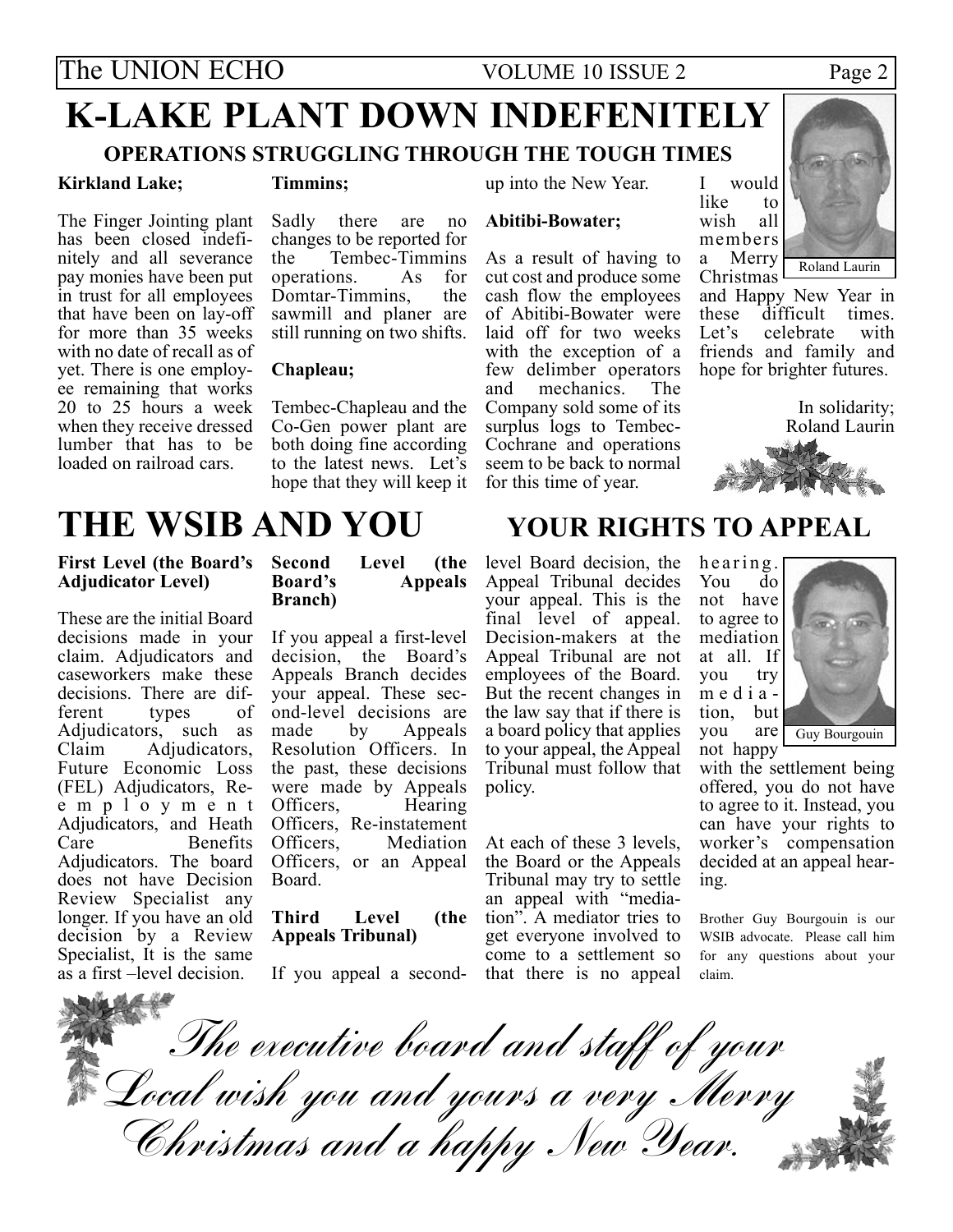# MILLS FEELING THE BRUNT OF THE RECESSION

## BUT BETTER NEWS FOR HORNEPAYNE SCHOOL BOARD WORKERS

## Olav Haavaldsrud;

On September 24th, the members at Olav members Haavaldsrud Timber were asked to express themselves on a secret ballot vote in regards to a company proposal asking them to give wage concessions of \$2.00/hour for the next 24 months, this amount to be reimbursed to the employees if the company's finances  $company's$ improve. Again, this concession on the part of the<br>employees at Olay employees Haavaldsrud is directly related to the global economic crisis that we are all witnessing today.

The company has been facing an uncertain future on account of the fire that burned down the sawmill a few years ago, followed by the downturn in the U.S. lumber market. This has put them in financial difficulty, forcing them to ask for the help of their employees. The period could be shortened if the Company's financial situ-<br>ation improves: the improves; Union's auditors will review the company's books three times a year, and as soon as it is determined that the cash flow is good enough for the company to reimbursed the employees, the company will do so at a rate of

COCHRANE & KAP...

Still at Spruce Falls, both our Office Workers and our Woodlands members have been getting ready

from page 1

Echo.

10% of the amount owing per quarter. The company recognizes the efforts<br>being made by the being made employees through these very difficult times.

## Hornepayne Roman Separate School Board;

We have just finalized a successful round of negotiations with this employer. The parties first met on September 30th to exchanges demands. We met once again October 29th and 30th where we reached a satisfactory agreement. This new agreement is for four years ending on August 31st, 2012, with a 3% wage increase each year and a wage adjustment of \$1.50 per hour for the school secretary. The new Family Day holiday was introduced. We also added another floating holiday, bringing the total to 4 while increasing sick leave from 12 to 20 days per year. A new leave of 4 days per school year in case of illness in the immediate family was obtained and eye exams will be covered at 100% every 2 years. This new agreement was ratified at 100% by the members on November 19th.

for the upcoming negotiations which should be well on their way by the time you read this. I will be reporting the outcome in our next edition of the

## Lecours Lumber;

Members at Lecours Lumber sawmill were laid off for a two weeks period and have restarted operations on October 27th. The operations at Lecours are still down to only 1 shift and we have no indication as to when or if the second shift will be called back.

## Tembec-Hearst sawmill;

The Company was supposed to be reopening the third shift in late summer to early fall but they recently announced that they would not be recalling the workers anytime soon. This again put some of our members' future back in question as they do not know whether they are going to be getting back to work for Tembec and their U.I. benefits have all but run out.

## Columbia Forest Products;

The Company has laid-off several employees since September. Over 65 of our members have found themselves without work and this for an unspecified period. We hope they will be recalled as soon as possible, but again their recall is dependent on the recovery of the U.S. economy and the housing market.

In closing, I would like to take this opportunity to wish everyone a Merry Christmas and a Happy New Year and wish everyone all the best for 2009.

The company, with the app-<br>royal of roval the membership, has applied for a work sharing program



because they are working only 3 or 4 days a week, with a rare full week here and there. This program has since been approved for a duration of six months, starting on October 19th. We hope it will be helpful in seeing our members through these tough times.

## Maison Renaissance:

The members at Maison Renaissance will have to put forward their demands shortly since their Collective Agreement is set to expire on March 31st 2009. A meeting will be schedule early in the New Year.

Please accept my best wishes for the up coming holiday season with hopes of a brighter future in the New Year.

> In solidarity; Jacques Jean



In Solidarity, Eric Carroll